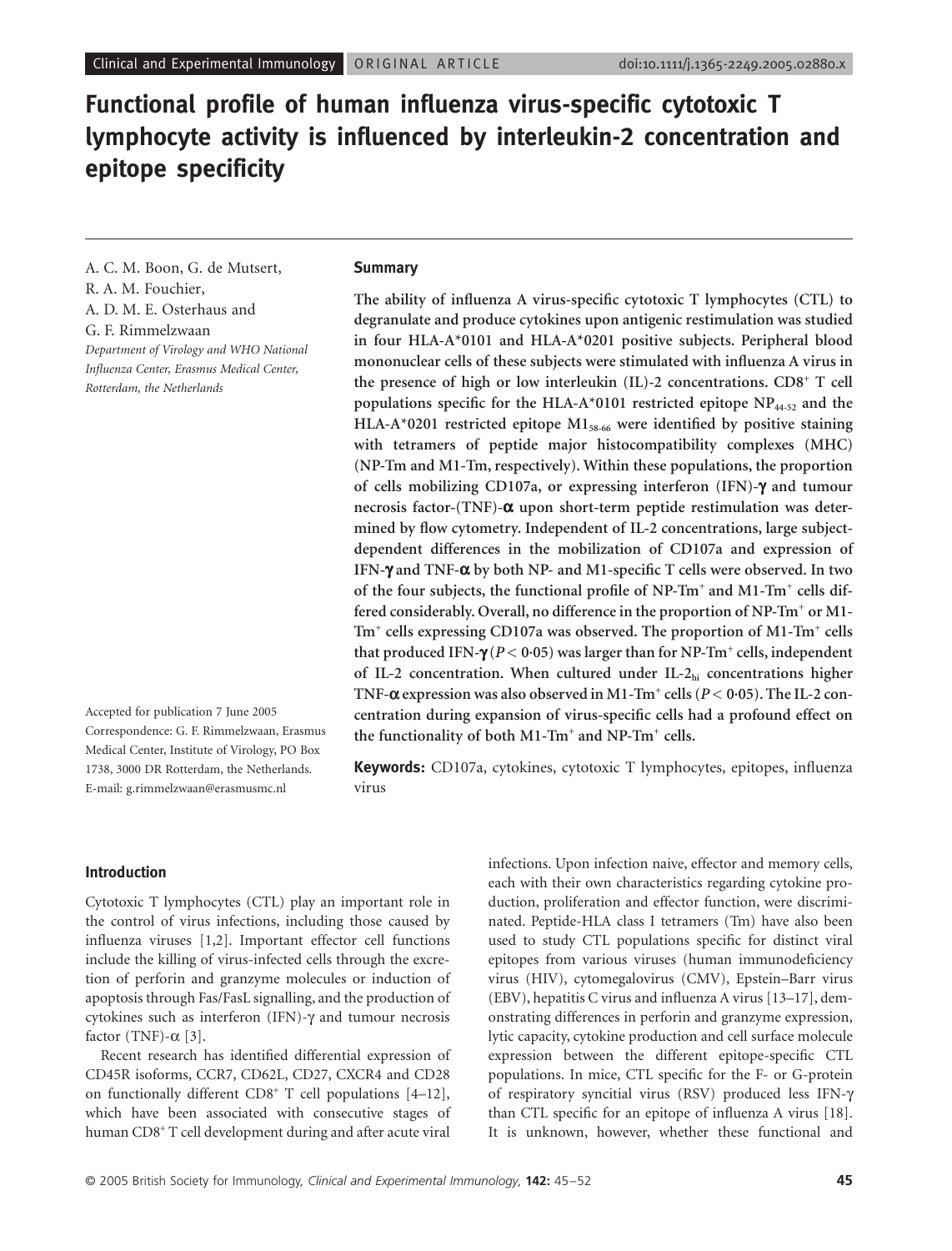phenotypical differences in CTL are the result of different virus aetiologies or epitope/HLA-specificities or both. Limited data are available on functional heterogeneity in CTL populations specific for various epitopes from a single virus [16,19–22]. Differences in cell surface marker expression and/or cytokine production in human CTL specific for different EBV epitopes and mouse CTL specific for two different influenza virus epitopes have been reported [20,22]. We also demonstrated differences in cytokine expression profiles for influenza virus-specific CTL restricted by different HLA class I molecules. CTL specific for HLA-A1 restricted epitopes produced more TNF- $\alpha$  than IFN- $\gamma$ , while HLA-B8, -B35 and -A2 restricted epitope-specific CTL produced mainly IFN- $\gamma$  and to a lesser extent TNF- $\alpha$  [23].

The roles of microenvironment, T cell receptor (TCR) avidity, peptide concentration, and co-receptor dependence in defining CTL effector functions are still largely unclear. Some studies have demonstrated a positive relationship between TCR avidity and functional profiles of epitopespecific CTL [24], while other studies dispute this relationship and suggest other factors involved in determining the functional profile of CTL [25]. Cytokines such as IL-2 may also be important, as it was shown in mice that the addition of exogenous IL-2 resulted in higher TNF- $\alpha$  expression in CTL [26].

Here the functional profile of polyclonal human CTL populations specific for two different influenza A virus CTL epitopes was investigated in multiple HLA-A\*0101/A\*0201 positive subjects. In addition, the influence of IL-2 concentration during the *in vitro* expansion of these cells on the lytic activity and cytokine expression in these CTL was assessed.

## **Materials and methods**

#### **Cells, virus, peptides and tetramers**

Four healthy blood donors, between 35 and 50 years of age, were selected according to genetic homology within the Alocus of human leucocyte antigen (HLA) class I molecules and their CTL response to epitopes  $NP_{44-52}$  and  $M1_{58-66}$ [23,27]. Genetic subtyping was performed using a commercial typing system (Genovision, Vienna, Austria). Peripheral blood mononuclear cells (PBMC) were isolated from whole blood by Lymphoprep™ (Nycomed, Oslo, Norway) density gradient centrifugation and cryopreserved at -135°C.

Sucrose gradient purified influenza A virus (H3N2) Resvir-9, a reassortant between influenza virus A/Nanchang/ 933/95 and A/Puerto Rico/8/34, was used for the infection of PBMC. The virus contains both the HLA-A\*0101-restricted epitope NP44-52 (CTELKLSDY) and the HLA-A\*0201 restricted epitope  $M1_{58-66}$  (GILGFVFTL).

Synthetic peptides representing the epitope  $NP_{44-52}$  and the epitope  $M1_{58-66}$  were manufactured, high profile liquid chromatography (HPLC) purified and analysed by mass spectometry (Eurogentec, Seraing, Belgium). Peptides were dissolved in dimethyl sulphoxide (DMSO) (5·0 mg/ml), diluted in RPMI-1640 medium (Cambrex, East Rutherford, NJ, USA) to 100  $\mu$ M and stored at  $-20^{\circ}$ C until further use.

HLA-A\*0101 and HLA-A\*0201 molecules were complexed with the  $NP_{44-52}$  and  $M1_{58-66}$  peptide, respectively, as described previously [28]. Both HLA-A peptide complexes were enzymatically biotinylated, fast protein liquid chromatography (FPLC) purified and tetramerized by addition of phycoerythrin (PE)-conjugated streptavidin (Sanquin Research at CLB, Amsterdam, the Netherlands). The  $NP_{44-52}$ peptide containing HLA-A\*0101 tetramers are referred to as NP-Tm, while the  $M1_{5-66}$  peptide containing HLA-A\*0201 tetramers are referred to as M1-Tm.

# *In vitro* **stimulation of PBMC with influenza A virus**

Stimulation of PBMC with influenza A virus was performed as described previously [27]. Cells were resuspended at  $10^6$ cells/ml in RPMI-1640 medium supplemented with 10% fetal calf serum (FCS) (Greiner Bio-one, Alphen a/d Rijn, the Netherlands), 2 mM L-glutamine, 100 µg/ml streptomycin and 100 IU/ml penicillin (Cambrex, East Rutherford, NJ, USA) (R10F) and infected with Resvir-9 at a multiplicity of infection of 3. After 1 h at 37∞C, the cells were washed once and resuspended in RPMI-1640 medium supplemented with 10% pooled human AB serum, 2 mM L-glutamine, 100 µg/ ml streptomycin, 100 IU/ml penicillin and 20  $\mu$ M 2-ME (R10H), and added to uninfected PBMC at a ratio of 1 : 1 in a 25-cm<sup>2</sup> culture flask. After 2 days, 2 U/ml (IL-2<sub>lo</sub>) or 50 U/ ml (IL-2hi) rhIL-2 (Chiron BV Amsterdam, the Netherlands) was added and the cells were incubated for another 6 days at 37∞C.

#### **CD107a mobilization assay**

Degranulation by CTL was assessed by mobilization of CD107 [29,30]. Two hundred thousand influenza A virus-stimulated PBMC were incubated in R10F containing Golgistop™ (Monensin) (Becton Dickinson, Alphen a/d Rijn, the Netherlands), in the presence or absence of  $10 \mu M$ synthetic peptide for 5 h at 37∞C. During the 5 h incubation, fluorescein isothiocynate (FITC)-conjugated mouseantihuman CD107a monoclonal antibody (mAb) (clone H4A3, Becton Dickinson) was added to each well. Next the cells were washed once in phosphate buffered saline (PBS) containing Golgistop and 2% FCS and incubated with NP-Tm or M1-Tm. After 20 min at 20∞C, peridinin chlorophyll protein (PerCP)-conjugated mouse-antihuman CD3 mAb (clone SK7, Becton Dickinson) and allophycocyanin (APC) conjugated mouse-antihuman CD8 mAb (clone DK25, Dako Cytomation, Glostrup, Denmark) were added for 10 min at 4∞C. Following one washing step, the cells were acquired and analysed using a FACSCalibur (Becton Dickinson) flow cytometer in combination with CellQuest Pro software (Becton Dickinson). The specific percentage CD107a<sup>+</sup>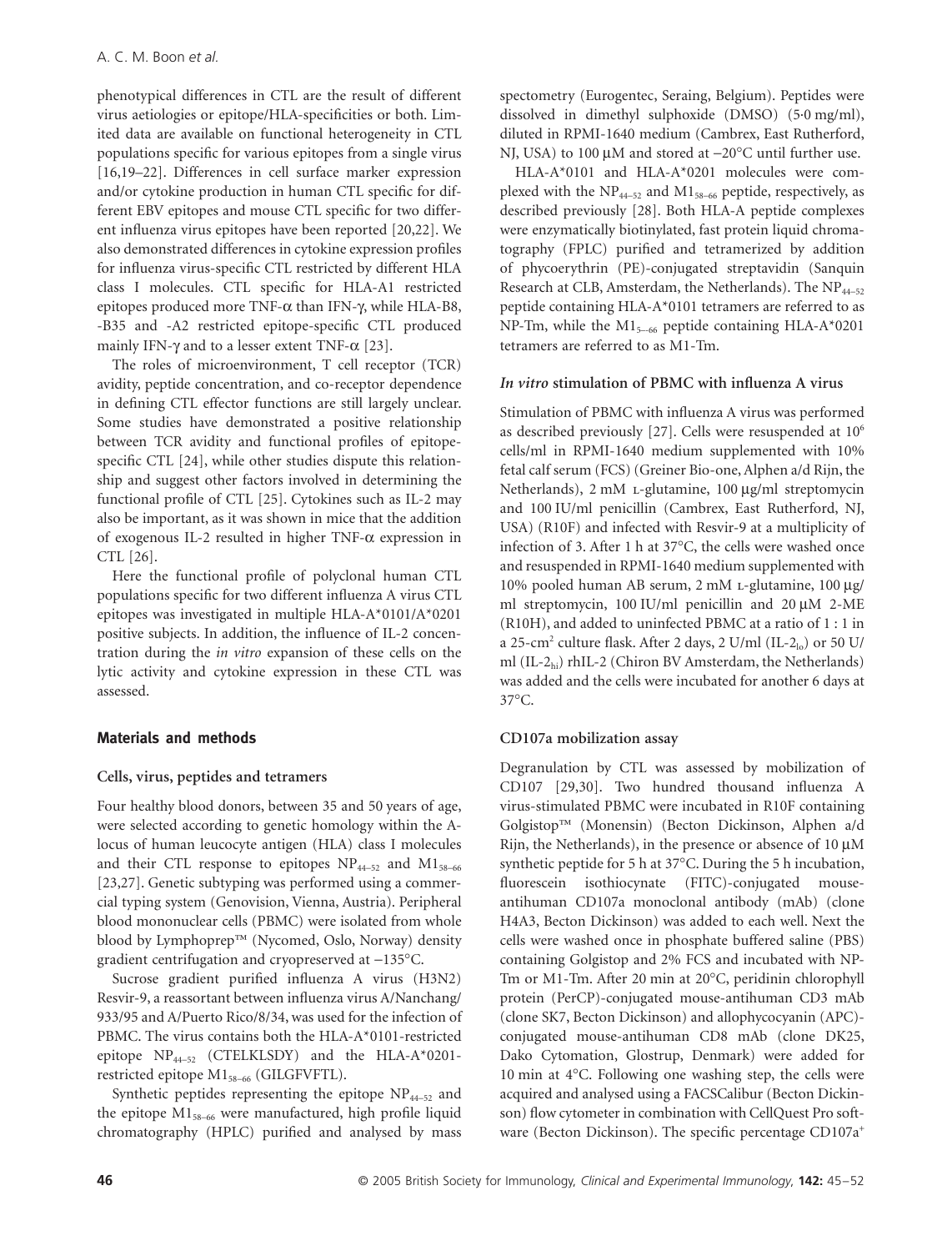cells of the NP-Tm<sup>+</sup> or M1-Tm<sup>+</sup> population was calculated using the following formula:

% CD107a<sup>+</sup> cells<sub>(peptide stimulated)</sub> – % CD107a<sup>+</sup> cells<sub>(unstimulated)</sub>.

#### **Intracellular cytokine staining**

IFN- $\gamma$  and TNF- $\alpha$  expression by influenza A virus-specific CTL was determined using intracellular cytokine staining as described previously [23,31]. Four hundred thousand PBMC were incubated in 200 µl R10F containing Golgistop<sup>™</sup> or Golgiplug™ for the IFN- $\gamma$  staining or TNF- $\alpha$  staining, respectively, according to recommendations of the manufacturer. Restimulation of  $NP_{44-52}$ -specific and  $M1_{58-66}$ specific effector cells was achieved by adding synthetic peptides to the wells at a concentration of 10  $\mu$ M. Following 6 h incubation at 37∞C, the cells were washed once in PBS with 2% FCS and incubated with NP-Tm and M1-Tm complexes. After 20 min at 20∞C, FITC-conjugated mouse-antihuman CD8 mAb (clone DK25, Dako Cytomation) and PerCPconjugated mouse-antihuman CD3 mAb were added for 10 min at 4∞C. Following two washing steps, the cells were fixed (CytofixTM, Becton Dickinson), permeabilized (CytopermTM, Becton Dickinson) and incubated with APCconjugated mouse-antihuman IFN-g mAb (clone 4S.B3, Becton Dickinson) or APC-conjugated mouse-anti-human TNF-a mAb (clone 6401·1111, Becton Dickinson) for 30 min at 4∞C. Next the cells were washed once in PBS with 2% FCS and subsequently acquired and analysed using a FACSCalibur (Becton Dickinson) flow cytometer in combination with CellQuest Pro software (Becton Dickinson). At least 50 000 events were acquired. The specific percentage IFN- $\gamma$  or TNF- $\alpha^{\text{+}}$  cells of the NP-Tm<sup>+</sup> or M1-Tm<sup>+</sup> population was calculated using the following formula: % IFN- $\gamma^{\dagger}$  or TNF- $\alpha^{\dagger}$  cells<sub>(peptide stimulated)</sub> –% IFN- $\gamma^{\dagger}$  or TNF- $\alpha^{\dagger}$ cells(unstimulated).

#### **Statistical analysis**

Mann–Whitney *U*-test was applied to determine statistical significance between NP-Tm+ or M1-Tm<sup>+</sup> cells of all four subjects or between IL-2<sub>lo</sub> or IL-2<sub>hi</sub> concentrations, using the average frequency of responding cells measured in two or three independently repeated assays. Significant differences within a single subject were determined by comparing the frequencies of both assays. A *P*-value below 0·05 was considered significant.

## **Results**

# **No effect of IL-2 on proportion of NP-Tm**<sup>+</sup>  **and M1-Tm**<sup>+</sup>  **cells**

CTL effector cell function was studied in two populations specific for two influenza A virus CTL epitopes following *in vitro* expansion of virus-specific T cells in the presence of 2

or 50 IU/ml IL-2. The frequency of NP-Tm<sup>+</sup> and M1-Tm<sup>+</sup> cells ranged from  $4.5\%$  to  $15.3\%$  in the CD3<sup>+</sup>, CD8<sup>+</sup> T cell fraction. In subjects 1, 2 and 4 the frequency of NP-Tm<sup>+</sup> and M1-Tm<sup>+</sup> cells was similar, while in subject 3 the frequency of M1-Tm<sup>+</sup> cells was 1·5-fold higher than that the frequency of NP-Tm<sup>+</sup> cells (Fig. 1). The IL-2 concentration had no effect on the proportion of Tm<sup>+</sup> cells in the *in vitro* expanded virusspecific T cell populations (Fig. 1).

A 1·34-fold increase in cell number was observed following 8 days culture under high IL-2  $(IL-2<sub>hi</sub>)$  conditions. Culturing cells in low IL-2 (IL-2 $_{10}$ ) concentrations resulted in a 1·05-fold increase in total cell number on day 8 (difference not statistically significant).

## **CD107a mobilization on NP-Tm**<sup>+</sup>  **and M1-Tm**<sup>+</sup>  **cells**

The ability of NP-Tm<sup>+</sup> and M1-Tm<sup>+</sup> effector cells to degranulate upon antigenic stimulation was determined by measuring the percentage of Tm<sup>+</sup> cells expressing CD107a on their surface after antigenic restimulation. An example of such an analysis is shown in Fig. 2a–h. Unstimulated polyclonal effector cells specific for  $NP_{44-52}$  and the  $M1_{58-66}$  epitopes did not mobilize CD107a. However, after stimulation with the corresponding peptides, expression of CD107a was readily detected in NP-Tm and M1-Tm positive cells. The magnitude of CD107a expression was dependent on the IL-2 concentration added during the expansion of virus-specific CTL. This analysis was performed for all four study subjects (Fig. 2i).

Under IL-2<sub>lo</sub> conditions, the portion of NP-Tm<sup>+</sup> and M1-Tm<sup>+</sup> cells expressing CD107a upon restimulation varied



**Fig. 1.** Proportion of tetramer positive cells in influenza A virus stimulated peripheral blood mononuclear cells cultured under low or high interleukin (IL)-2 conditions. Peripheral blood mononuclear cells of four HLA-A\*0101 and HLA-A\*0201 + subjects were stimulated with influenza A virus for 8 days, in the presence of low (white bars) or high (black bars) IL-2 concentrations. The percentage NP-Tm<sup>+</sup> (a) and M1-Tm<sup>+</sup> (b) cells was determined in the CD8<sup>+</sup> CD3<sup>+</sup> cell fraction as described in the Materials and methods section. Presented are the average percentage Tm<sup>+</sup> cells, plus the standard deviation, of four independently repeated assays.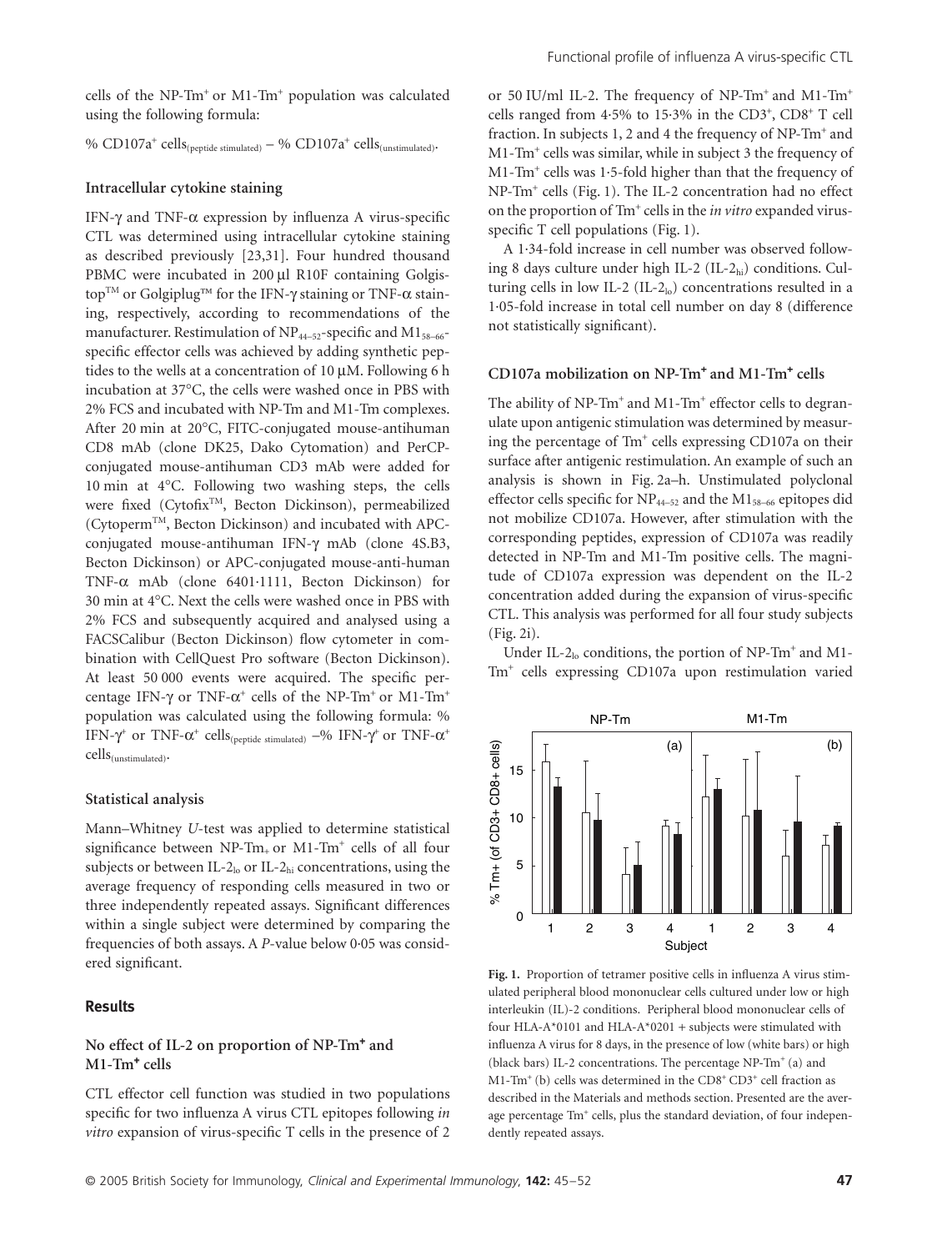

Fig. 2. CD107a staining on NP- and M1-Tm<sup>+</sup> cells cultured under low or high interleukin (IL)-2 conditions. Peripheral blood mononuclear cells of four HLA-A\*0101 and HLA-A\*0201<sup>+</sup> subjects were stimulated with influenza A virus for 8 days, in the presence of low  $(IL-2<sub>lo</sub>)$  or high  $\rm (II-2_{hi})$ IL-2 concentrations. CD107a surface expression on NP-Tm $^+$  and M1-Tm<sup>+</sup> cells was determined after 5 h stimulation with cognate peptides. An example of CD107a surface expression is shown on NP-Tm<sup>+</sup> cells  $(a, b, e, f)$  and M1-Tm<sup>+</sup> cells  $(c, d, g, h)$  cultured in IL-2<sub>lo</sub>  $(a \rightarrow d)$ and IL-2<sub>hi</sub> (e $\rightarrow$ h) of subject 2. In (i), the average percentage CD107a<sup>+</sup> cells of the NP-Tm<sup>+</sup> and M1-Tm<sup>+</sup> cells are shown for all four subjects. Subject 1 ( $\blacksquare$ ) subject 2 ( $\spadesuit$ ), subject 3 ( $\spadesuit$ ), subject 4 ( $\spadesuit$ ). The indicated values in graphs (a–h) represent a single experiment, while graph (i) combines data of three independently repeated experiments.

between 33% and 63% in the four subjects (Fig. 2), demonstrating large subject-dependent differences. The average percentage CD107a<sup>+</sup> cells was similar between NP-Tm<sup>+</sup> (54%) and M1-Tm<sup>+</sup> (56%) cells. In some individuals, however, the CD107a expression on the surface of NP-Tm<sup>+</sup> and M1-Tm<sup>+</sup> cells differed considerably. In subject 1 (squares; Fig. 2i) the CD107a expression on NP-Tm<sup>+</sup> cells (average of 67%) was significantly higher  $(P = 0.05)$  than the CD107a expression on M1-Tm<sup>+</sup> cells (average of 43%), while in subject 2 (circles; Fig. 2i), the proportion of NP-Tm+ cells (average 37%) expressing CD107a was lower than that of M1-Tm<sup>+</sup> cells (average 61%)  $(P = 0.121)$ . In the remaining two subjects, no difference (< 10%) in the portion of CD107a<sup>+</sup> cells upon peptide restimulation was measured.

Next, we analysed if higher concentrations of IL-2  $(II-2<sub>hi</sub>)$ , added during the 8-day culture period, had an effect on the

capacity of Tm<sup>+</sup> cells to express CD107a on their surface upon peptide restimulation. In contrast to Tm<sup>+</sup> cells cultured under IL-2lo conditions, CD107a expression on NP-Tm<sup>+</sup> and M1-Tm<sup>+</sup> cells of individual subjects did not differ significantly. However, the proportion of Tm<sup>+</sup> cells expressing CD107a following culture under IL-2hi conditions was significantly higher (75% *versus* 55%; *P* < 0·01) than following culture under IL-2lo conditions. The same was the case for NP-Tm<sup>+</sup> cells (72% *versus* 54%; *P* < 0·05) and M1-Tm<sup>+</sup> cells (78% *versus* 67%; *P* < 0·05).

## **IFN-**g **production by NP-Tm**<sup>+</sup>  **and M1-Tm**<sup>+</sup>  **cells**

The ability of NP-Tm<sup>+</sup> and M1-Tm<sup>+</sup> cells from individual study subjects to produce IFN-g was determined. Eight-dayold effector cells, cultured under IL- $2<sub>lo</sub>$  or IL- $2<sub>hi</sub>$  conditions, were restimulated for 6 h with peptides to initiate IFN-g production. As shown in Fig. 3a–d for subject 2, IFN-g production was induced in a proportion of the NP-Tm<sup>+</sup> and M1-Tm<sup>+</sup> cells after stimulation with peptide loaded stimulator cells.

In the four study subjects, IFN- $\gamma$  was produced in 55% (range 33–65%) of the NP-Tm<sup>+</sup> cells cultured in low IL-2  $(IL-2<sub>lo</sub>)$  concentrations (Fig. 3e). In M1-Tm<sup>+</sup> cells this percentage was 73% (range 66–80%), which is significantly higher than the percentage IFN- $\gamma^*$  cells in the NP-Tm<sup>+</sup> fraction  $(P < 0.05, Fig. 3)$ .

A larger proportion of NP-Tm<sup>+</sup> and M1-Tm<sup>+</sup> cells cultured under IL-2 $_{hi}$  conditions produced IFN- $\gamma$  upon restimulation. On average 73.5% of the NP-Tm<sup>+</sup> cells (range 56-82%) produced IFN-γ, while in M1-Tm<sup>+</sup> cells the average percentage was 85% (range 79–90%) (Fig. 3e). This difference in IFN-g expression by both Tm<sup>+</sup> cell populations was significantly different (*P* < 0·05, Fig. 3). The largest difference in proportion of IFN- $\gamma^{\text{+}}$  cells between NP-Tm<sup>+</sup> (average 56%) and M1-Tm<sup>+</sup> (average 90%) cells was found in subject 2.

Finally, IFN- $\gamma$  production by Tm<sup>+</sup> cells cultured under IL-2<sub>hi</sub> and IL-2<sub>lo</sub> conditions was compared. Of the Tm<sup>+</sup> cells cultured under IL-2hi conditions 80% produced IFN-g upon peptide stimulation, while only 64% of the Tm<sup>+</sup> cells, cultured under IL-2 $_{\text{lo}}$  conditions were IFN- $\gamma^{\text{+}}$ . This difference in IFN-g production between both IL-2 conditions was statistically significant for M1-Tm<sup>+</sup> cells and all Tm<sup>+</sup> cells  $(P < 0.05)$ .

## **TNF-**a **production by NP-Tm**<sup>+</sup>  **and M1-Tm**<sup>+</sup>  **cells**

In addition to IFN- $\gamma$ , the production of a second proinflammatory cytokine, TNF- $\alpha$ , was investigated. The TNF- $\alpha$ expression by NP-Tm<sup>+</sup> and M1-Tm<sup>+</sup> cells of subject 2 is shown in Fig. 4a–d. After expansion under IL- $2<sub>lo</sub>$  conditions 26% of the NP-Tm<sup>+</sup> cells and 46% of the M1-Tm<sup>+</sup> cells produced TNF- $\alpha$  upon restimulation (Fig. 4e). After expansion under IL-2hi conditions, these numbers increased. On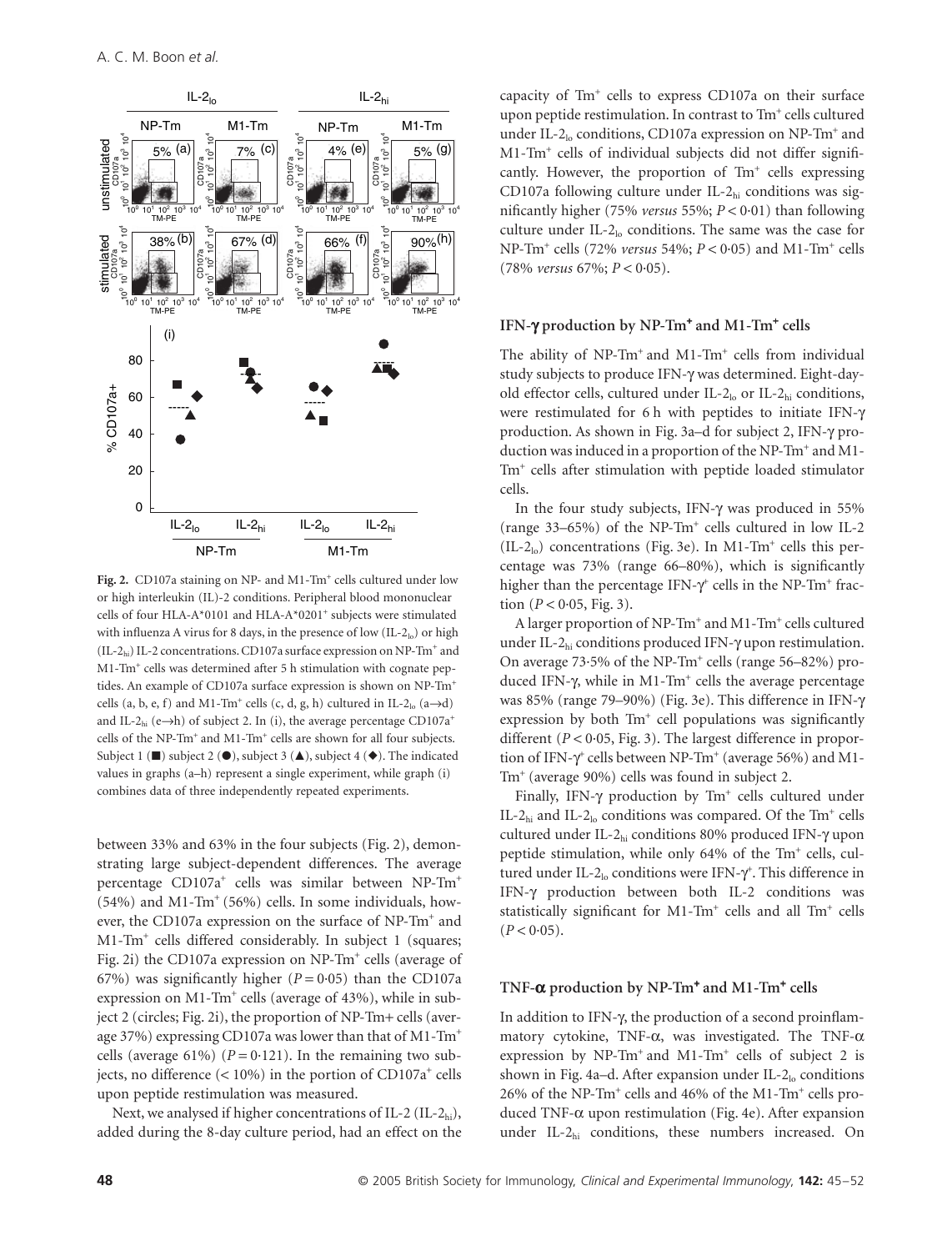

Fig. 3. Intracellular interferon (IFN)- $\gamma$  staining of NP-Tm<sup>+</sup> and M1-Tm<sup>+</sup> cells cultured under low or high interleukin (IL)-2 conditions. Peripheral blood mononuclear cells of four HLA-A\*0101 and HLA-A\*0201<sup>+</sup> subjects were stimulated with influenza A virus for 8 days, in the presence of low  $(IL-2<sub>10</sub>)$  or high  $(IL-2<sub>10</sub>)$  IL-2 concentrations. Intracellular IFN-g staining was performed as described in Materials and methods following peptide restimulation of NP-Tm+ and M1-Tm<sup>+</sup> cells. IFN- $\gamma$  staining in NP-Tm<sup>+</sup> cells (a and c) and M1-Tm<sup>+</sup> cells (b and d) cultured in IL-2lo (a and b) and IL-2hi (c and d) of subject 2 are shown as an example. In (e), the percentage IFN- $\gamma^{\text{+}}$  cells of the NP-Tm<sup>+</sup> and M1-Tm<sup>+</sup> cells are presented for all four subjects. Subject 1 ( $\blacksquare$ ) subject 2 ( $\bullet$ ), subject 3 ( $\blacktriangle$ ), subject 4 ( $\blacklozenge$ ). The indicated values in graphs (a–d) represent a single experiment, while graph (e) combines data of the 20<br>  $\frac{1}{2}$  40<br>  $\frac{1}{8}$  40<br>  $\frac{1}{8}$  40<br>  $\frac{1}{2}$  1<br>  $\frac{1}{8}$  1<br>  $\frac{1}{2}$  1<br>  $\frac{1}{2}$  1<br>  $\frac{1}{2}$  1<br>  $\frac{1}{2}$  1<br>  $\frac{1}{2}$  1<br>  $\frac{1}{2}$  1<br>  $\frac{1}{2}$  1<br>  $\frac{1}{2}$  2<br>  $\frac{1}{2}$  1<br>  $\frac{1}{2}$  2<br>  $\frac{1}{2}$  2<br>

average  $48\%$  of the NP-Tm<sup>+</sup> cells produced TNF- $\alpha$ , which was significantly  $(P < 0.05)$  lower than the average percentage of  $TNF-\alpha^+M1-Tm^+$  cells (67%) (Fig. 4).

Overall, the proportion of  $\text{Im}^+$  cells producing  $\text{TNF-}\alpha$  was higher after expansion under IL-2<sub>hi</sub> conditions than after expansion under IL- $2<sub>lo</sub>$  conditions (Fig. 4e). These differences were statistically significant for M1-Tm<sup>+</sup> and all Tm<sup>+</sup> cells ( $P < 0.05$ ) but not for NP-Tm<sup>+</sup> cells ( $P = 0.083$ ).

#### **Discussion**

The functional properties of polyclonal CTL populations specific for two influenza A virus epitopes were studied in four HLA-A\*0101, HLA-A\*0201 positive study subjects using a combination of tetramer-staining and cell-surface CD107a or intracellular cytokine staining. Epitopedependent as well as subject-dependent differences in the expression of these effector cell molecules were identified.



Fig. 4. Intracellular tumour necrosis factor (TNF)- $\alpha$  staining of NP-Tm<sup>+</sup> and M1-Tm<sup>+</sup> cells cultured under low or high interleukin (IL)-2 conditions. Peripheral blood mononuclear cells of four HLA-A\*0101 and HLA-A\*0201<sup>+</sup> subjects were stimulated with influenza A virus for 8 days, in the presence of low  $(IL-2<sub>lo</sub>)$  or high  $(IL-2<sub>hi</sub>)$  IL-2 concentrations. Intracellular TNF- $\alpha$  staining was performed as described in Materials and methods, following peptide restimulation of NP-Tm<sup>+</sup> and M1-Tm<sup>+</sup> cells. TNF- $\alpha$  staining in NP-Tm<sup>+</sup> cells (a and c) and M1-Tm<sup>+</sup> cells (b and d) cultured in IL-2 $_{\text{lo}}$  (a and b) and IL-2 $_{\text{hi}}$  (c and d) of subject 2 are shown as an example. In (e), the percentages  $TNF-\alpha^{+}$  cells of the NP-Tm<sup>+</sup> and M1-Tm<sup>+</sup> cells are presented for all four subjects. Subject  $1$  ( $\blacksquare$ ) subject 2 ( $\bullet$ ), subject 3 ( $\blacktriangle$ ), subject 4 ( $\blacklozenge$ ). The indicated values in graphs (a–d) represent a single experiment, while graph (e) combines data of two independently repeated experiments.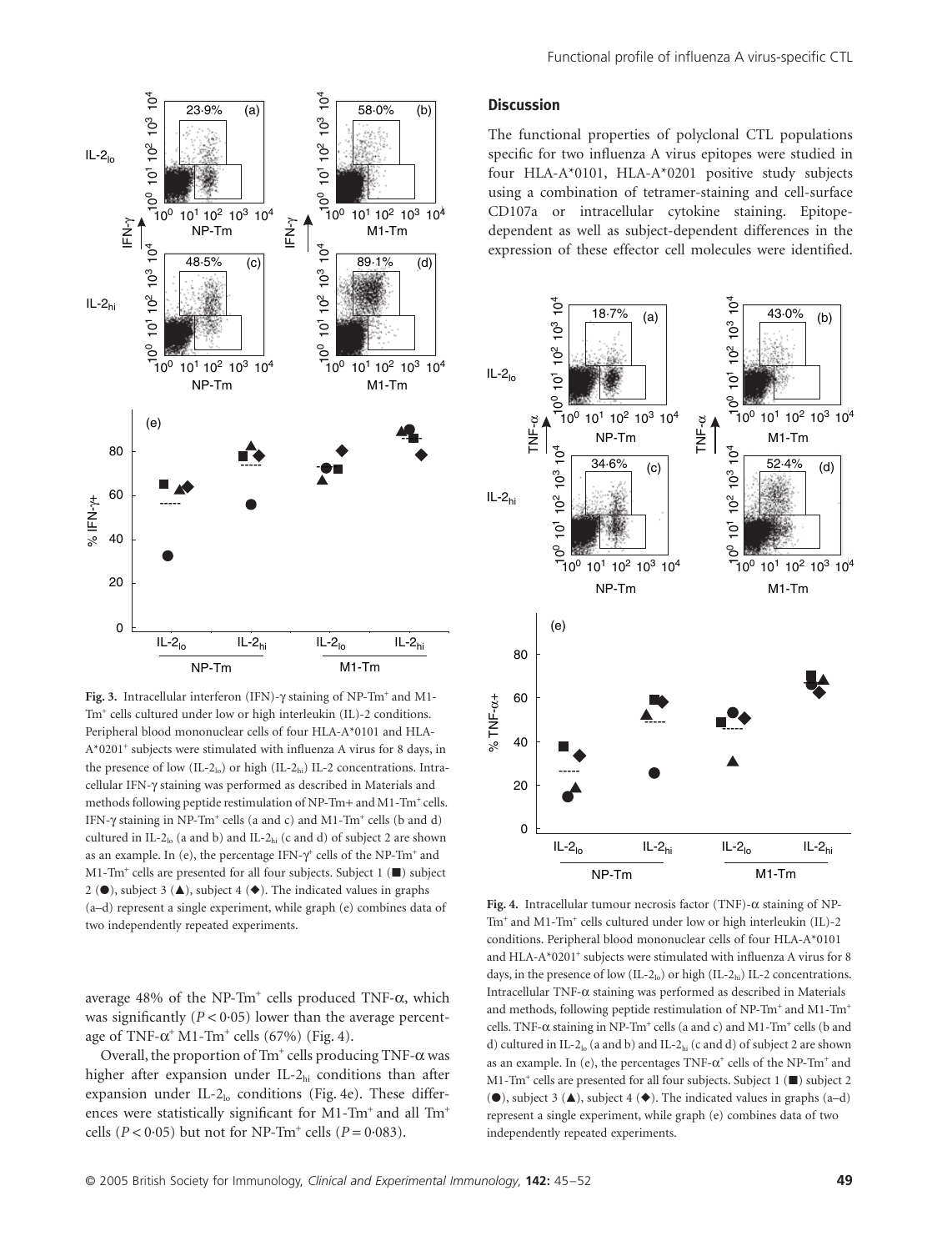

Fig. 5. Functional comparison of NP-Tm<sup>+</sup> and M1-Tm<sup>+</sup> cells cultured under interleukin (IL)-2 $_{\text{lo}}$  and IL-2 $_{\text{hi}}$  conditions. The proportion of NP-Tm<sup>+</sup> (white circles) and M1-Tm<sup>+</sup> cells (black squares) mobilizing CD107a or expressing interferon (IFN)-γ or tumour necrosis factor (TNF)- $\alpha$  were plotted against each other for both IL-2<sub>lo</sub> (a, c, e) and IL-2<sub>hi</sub> conditions (b, d, f). The data were obtained from Figs  $2-4$ .

Also, IL-2 concentration influenced the functional profile of these polyclonal CTL populations.

Mobilization of CD107a (LAMP-1) and CD107b (LAMP-2) to the cell surface of CTL has been identified recently as a marker of degranulation of perforin and granzyme [29], and therefore as a surrogate marker of target cell lysis. Thus, in combination with tetramer-staining, CD107a staining allows the investigation of the cytolytic capacity of polyclonal CTL populations specific for single epitopes. In addition to subject-dependent differences in the lytic capacity of CTL, epitope-dependent differences were also identified in two of four subjects studied. These differences were profound in cells cultured in IL- $2<sub>lo</sub>$  conditions. A fraction of the polyclonal Tm<sup>+</sup> population did not express CD107a upon stimulation, a phenomenon reported previously by others [32]. It is unlikely, however, that these CD107a negative cells form a subset of the polyclonal Tm<sup>+</sup> population, with a different TCR and CDR3 profile [32].

For cytokine expression profiles of the Tm<sup>+</sup> cells populations, subject- and epitope-dependent differences were also observed (Fig. 5). In particular, NP-Tm<sup>+</sup> cells of subject 2 were consistently less functional than the M1-Tm+ cells of the same subject or NP-Tm<sup>+</sup> cells of other subjects. TCR avidity analysis of NP-Tm<sup>+</sup> cells of these four subjects demonstrated that the avidity of NP-Tm<sup>+</sup> cells of subject 2 is significantly lower than the TCR avidity of the NP-Tm<sup>+</sup> cells of the other three subjects (data not shown). Although a correlation between TCR avidity and the functional profile of epitope-specific CTL has been described previously [25], it is of interest that epitope-specific T cell repertoires in subjects differ regarding their functional avidity. The underlying mechanism for these differences remains to be elucidated.

Comparison of average frequencies of CD107a, IFN- $\gamma$  and TNF- $\alpha$  positive cells within the Tm<sup>+</sup> cell population (Fig. 5) showed that the proportion of epitope-specific CTL mobilizing CD107a and producing IFN-g is similar and larger than the proportion of epitope-specific T cells producing TNF- $\alpha$ . These data indicate that the hierarchy in effector CTL function is  $CD107a = IFN-\gamma > TNF-\alpha$ , confirming and extending the previously reported cytokine production hierarchy of influenza virus-specific CTL [33].

In a previous study it was demonstrated that HLA-A\*0101 restricted influenza A virus-specific CTL were more prone to produce TNF- $\alpha$  than IFN- $\gamma$ , while influenza A virus-specific CTL restricted by HLA-A\*0201 and -B\*3501 produced more IFN- $\gamma$  than TNF- $\alpha$  [23]. In the present study, this was not the case for the HLA-A\*0101 restricted NP-Tm<sup>+</sup> cells that produced mainly IFN-γ. CTL responses to other HLA-A1 restricted epitopes may have been responsible for the predominant TNF- $\alpha$  expression observed previously.

We also noted a significant effect of IL-2 on the functionality of polyclonal epitope-specific CTL. High IL-2 concentrations during effector cell differentiation resulted in highly efficient CTL, while effector cell differentiation in IL-2lo conditions resulted in CTL less efficient in mobilizing CD107a and producing IFN- $\gamma$  and TNF- $\alpha$ . The effect of IL-2 on effector cell function of CTL has been reported previously for T cells from humans, monkeys and mice [26,34–38]. In humans, only CTL clones or T cell lines, passaged multiple times *in vitro*, have been studied. Increased IFN- $\gamma$  production and lysis by human dengue virus-specific CTL clones cultured under IL-2hi conditions were observed [37]. Also, it has been found more recently that IL-2 had a positive effect on influenza A virus epitope (M158-66)-specific CTL that had been stimulated three times with peptide-pulsed APC before their functional properties were investigated [36]. Finally, addition of exogenous IL-2 following RSV challenge of mice resulted in increased effector cell function of RSV-specific CTL [26]. The mechanism of the stimulatory effect of IL-2 on effector cell function is as yet unknown. Recent literature suggests a role for regulatory T-cells which may inhibit the effector cell function of CTL, that is inhibited in turn by IL-2 [39,40]. Increased effector cell function as a result of IL-2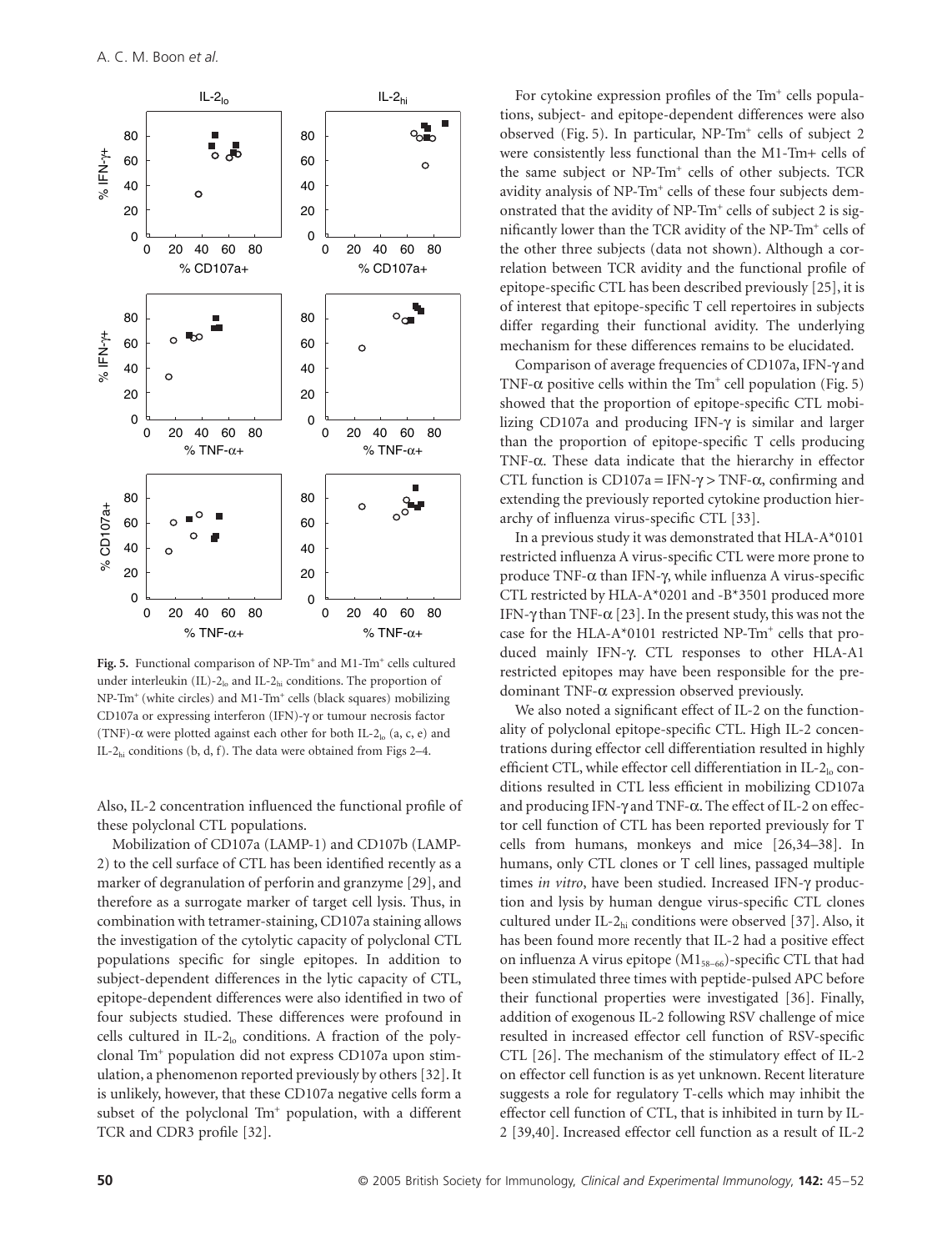was also found for influenza virus stimulated natural killer (NK)-cells [41], the vital role of which was demonstrated previously in mice in the induction of an influenza virusspecific CTL response [42]. Our data also have important implications for the development of future vaccines, aiming at the induction of CTL-mediated immunity. These vaccines should also induce strong IL-2-producing T helper cell responses, which facilitate the induction of functional antigen-specific CTL.

Collectively, the data presented here demonstrate that there is functional heterogeneity among influenza virusspecific CD8<sup>+</sup> T cells. Functional properties of CTL depend on the epitope that is recognized, but also Tm<sup>+</sup> cell populations displayed functional differences depending on the subject from which they were obtained. In addition, the concentration of IL-2 used during expansion or virus-specific T lymphocytes has a major influence on the functionality of these cells. These variables should be taken into account when interpreting CTL responses induced after infection of vaccination.

## **Acknowledgements**

We acknowledge K. Sintnicolaas, W. Levering and S. Sakko for organizing blood collection of HLA-typed blood donors (Bloodbank Rotterdam, Netherlands). This work was supported by EU grant QLRT-2001–01034 (Novaflu).

#### **References**

- 1 Bender BS, Croghan T, Zhang L *et al.* Transgenic mice lacking class I major histocompatibility complex-restricted T cells have delayed viral clearance and increased mortality after influenza virus challenge. J Exp Med 1992; **175**:1143–5.
- 2 McMichael AJ, Gotch FM, Noble GR *et al.* Cytotoxic T-cell immunity to influenza. N Engl J Med 1983; **309**:13–7.
- 3 Barry M, Bleackley RC. Cytotoxic T lymphocytes: all roads lead to death. Nat Rev Immunol 2002; **2**:401–9.
- 4 Geginat J, Lanzavecchia A, Sallusto F. Proliferation and differentiation potential of human CD8<sup>+</sup> memory T-cell subsets in response to antigen or homeostatic cytokines. Blood 2003; **101**:4260–6.
- 5 Hamann D, Baars PA, Rep MH *et al.* Phenotypic and functional separation of memory and effector human CD8<sup>+</sup> T cells. J Exp Med 1997; **186**:1407–18.
- 6 Rufer N, Zippelius A, Batard P *et al. Ex* vivo characterization of human CD8<sup>+</sup> T subsets with distinct replicative history and partial effector functions. Blood 2003; **102**:1779–87.
- 7 Tussey L, Speller S, Gallimore A *et al.* Functionally distinct CD8<sup>+</sup> memory T cell subsets in persistent EBV infection are differentiated by migratory receptor expression. Eur J Immunol 2000; **30**:1823–9.
- 8 Sallusto F, Langenkamp A, Geginat J *et al.* Functional subsets of memory T cells identified by CCR7 expression. Curr Top Microbiol Immunol 2000; **251**:167–71.
- 9 Sallusto F, Mackay CR, Lanzavecchia A. The role of chemokine receptors in primary, effector, and memory immune responses. Annu Rev Immunol 2000; **18**:593–620.
- 10 Sallusto F, Lenig D, Forster R *et al.* Two subsets of memory T lymphocytes with distinct homing potentials and effector functions. Nature 1999; **401**:708–12.
- 11 Aandahl EM, Sandberg JK, Beckerman KP *et al.* CD7 is a differentiation marker that identifies multiple CD8 T cell effector subsets. J Immunol 2003; **170**:2349–55.
- 12 van Lier RA, ten Berge IJ, Gamadia LE. Human CD8(+) T-cell differentiation in response to viruses. Nat Rev Immunol 2003; **3**:931–9.
- 13 Appay V, Nixon DF, Donahoe SM *et al.* HIV-specific CD8(+) T cells produce antiviral cytokines but are impaired in cytolytic function. J Exp Med 2000; **192**:63–75.
- 14 Appay V, Dunbar PR, Callan M et al. Memory CD8<sup>+</sup> T cells vary in differentiation phenotype in different persistent virus infections. Nat Med 2002; **8**:379–85.
- 15 Sandberg JK, Fast NM, Nixon DF. Functional heterogeneity of cytokines and cytolytic effector molecules in human CD8<sup>+</sup> T lymphocytes. J Immunol 2001; **167**:181–7.
- 16 Tussey LG, Nair US, Bachinsky M *et al.* Antigen burden is major determinant of human immunodeficiency virus-specific CD8<sup>+</sup> T cell maturation state: potential implications for therapeutic immunization. J Infect Dis 2003; **187**:364–74.
- 17 He XS, Mahmood K, Maecker HT *et al.* Analysis of the frequencies and of the memory T cell phenotypes of human CD8<sup>+</sup> T cells specific for influenza A viruses. J Infect Dis 2003; **187**:1075–84.
- 18 Chang J, Braciale TJ. Respiratory syncytial virus infection suppresses lung CD8<sup>+</sup> T-cell effector activity and peripheral CD8<sup>+</sup> T-cell memory in the respiratory tract. Nat Med 2002; **8**:54– 60.
- 19 Ravkov EV, Myrick CM, Altman JD. Immediate early effector functions of virus-specific CD8<sup>+</sup>CCR7<sup>+</sup> memory cells in humans defined by HLA and CC chemokine ligand 19 tetramers. J Immunol 2003; **170**:2461–8.
- 20 Belz GT, Xie W, Doherty PC. Diversity of epitope and cytokine profiles for primary and secondary influenza a virus-specific CD8<sup>+</sup> T cell responses. J Immunol 2001; **166**:4627–33.
- 21 Catalina MD, Sullivan JL, Brody RM *et al.* Phenotypic and functional heterogeneity of EBV epitope-specific CD8<sup>+</sup> T cells. J Immunol 2002; **168**:4184–91.
- 22 Hislop AD, Gudgeon NH, Callan MF et al. EBV-specific CD8<sup>+</sup> T cell memory: relationships between epitope specificity, cell phenotype, and immediate effector function. J Immunol 2001; **167**:2019– 29.
- 23 Boon AC, de Mutsert G, Graus YM *et al.* Preferred HLA usage and HLA dependent differential cytokine expression in the influenza virus-specific cytotoxic T lymphocyte response. J Immunol 2004; **172**:4435–43.
- 24 Hofmann M, Radsak M, Rechtsteiner G *et al.* T cell avidity determines the level of CTL activation. Eur J Immunol 2004; **34**:1798– 806.
- 25 Kristensen NN, Madsen AN, Thomsen AR *et al.* Cytokine production by virus-specific CD8(+) T cells varies with activation state and localization, but not with TCR avidity. J General Virol 2004; **85**:1703–12.
- 26 Chang J, Choi SY, Jin HT *et al.* Improved effector activity and memory CD8 T cell development by IL-2 expression during experimental respiratory syncytial virus infection. J Immunol 2004; **172**:503–8.
- 27 Boon AC, de Mutsert G, Graus YM *et al.* The magnitude and specificity of influenza A virus-specific cytotoxic T-lymphocyte